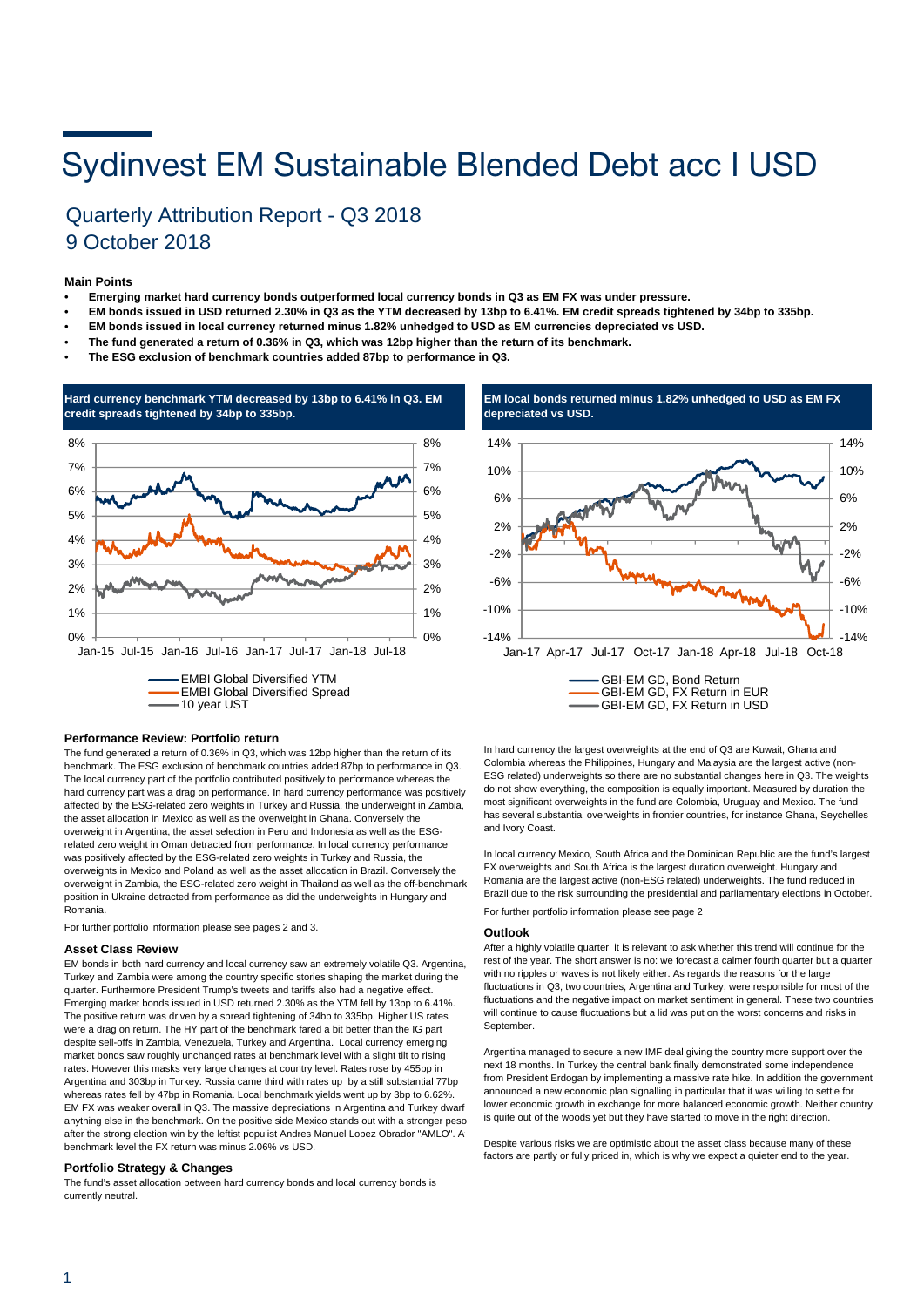### Sydinvest EM Sustainable Blended Debt: Performance attribution – Q3 2018

|                 | Fund     | <b>Benchmark</b> | Performance |
|-----------------|----------|------------------|-------------|
| Current quarter | 0.36%    | 0.24%            | 0.12%       |
| Year to date    | $-5.47%$ | $-5.59%$         | 0.12%       |

#### **Performance Attribution**

|                      | Avg Wgt. | Fund     | <b>Benchmark</b> | Performance |
|----------------------|----------|----------|------------------|-------------|
| Allocation           |          |          |                  | 0.00%       |
| <b>External Debt</b> | 50.00%   | 0.89%    | 1.14%            | $-0.24%$    |
| Local Debt           | 50.00%   | $-0.54%$ | $-0.90%$         | 0.36%       |
| Total                | 100.00%  | 0.36%    | 0.24%            | 0.12%       |

#### **Performance Attribution: Break-down**

|                                   | Country  | Asset    | Interaction | <b>FX Spot</b> | Perf.    |
|-----------------------------------|----------|----------|-------------|----------------|----------|
| <b>HC Excluded Countries</b>      | 0.01%    | $0.00\%$ | $0.00\%$    | $0.00\%$       | 0.01%    |
| <b>LC Excluded Countries</b>      | 0.33%    | $0.00\%$ | $0.00\%$    | 0.53%          | 0.86%    |
| <b>Total. Excluded Countries</b>  | 0.35%    | 0.00%    | $0.00\%$    | 0.53%          | 0.87%    |
| HC. non-Excluded Countries        | $-0.23%$ | $-0.04%$ | $-0.02%$    | 0.04%          | $-0.26%$ |
| LC. non-Excluded Countries        | $-0.41%$ | $-0.08%$ | 0.22%       | $-0.23%$       | $-0.50%$ |
| <b>Total, non-Excl. Countries</b> | $-0.64%$ | $-0.11%$ | 0.19%       | $-0.19%$       | $-0.75%$ |
| <b>Total, Strategy</b>            | $-0.29%$ | $-0.11%$ | 0.19%       | 0.33%          | 0.12%    |

| $-1.70%$ | 0.06%    | $0.00\%$ | $0.00\%$ | $0.00\%$ | 0.06%                                                                                                                                 |
|----------|----------|----------|----------|----------|---------------------------------------------------------------------------------------------------------------------------------------|
| $-1.31%$ | $-0.03%$ | $0.00\%$ | $0.00\%$ | $0.00\%$ | $-0.03%$                                                                                                                              |
|          |          |          |          |          |                                                                                                                                       |
| $-2.36%$ | 0.23%    | $0.00\%$ | $0.00\%$ | 0.65%    | 0.87%                                                                                                                                 |
| $-4.05%$ | 0.02%    | $0.00\%$ | $0.00\%$ | $-0.19%$ | $-0.18%$                                                                                                                              |
|          |          |          |          |          | <b>ESG Excluded Countries: Top &amp; Bottom in Hard Currency</b><br><b>ESG Excluded Countries: Top &amp; Bottom in Local Currency</b> |

### **Performance Hard Currency: Active Strategies in non-excluded Countries\***

|        |                           | Average<br>OW/UW | Country  | Asset    | Interac-<br>tion | <b>FX</b><br>Spot | Total    |
|--------|---------------------------|------------------|----------|----------|------------------|-------------------|----------|
|        | Zambia                    | $-0.23%$         | 0.05%    | 0.00%    | 0.00%            | 0.00%             | 0.05%    |
| ю      | Mexico                    | 0.51%            | 0.00%    | 0.04%    | 0.01%            | 0.00%             | 0.04%    |
| Τoρ    | Contributors<br>Ghana     | 1.98%            | 0.04%    | 0.00%    | 0.00%            | 0.00%             | 0.04%    |
|        | Uruguay                   | 0.84%            | 0.01%    | 0.01%    | 0.01%            | 0.00%             | 0.03%    |
|        | Senegal                   | 1.34%            | 0.05%    | 0.00%    | $-0.01%$         | 0.00%             | 0.03%    |
|        | Kuwait                    | 2.06%            | $-0.03%$ | 0.00%    | 0.00%            | 0.00%             | $-0.03%$ |
| 5      | Pakistan                  | $-0.55%$         | $-0.03%$ | 0.00%    | 0.00%            | 0.00%             | $-0.03%$ |
| Bottom | Contributors<br>Indonesia | 0.89%            | 0.00%    | $-0.03%$ | $-0.01%$         | 0.00%             | $-0.04%$ |
|        | Peru                      | 0.60%            | 0.00%    | $-0.03%$ | $-0.01%$         | 0.00%             | $-0.05%$ |
|        | Argentina                 | 1.21%            | $-0.03%$ | $-0.04%$ | $-0.03%$         | 0.00%             | $-0.10%$ |

#### 0.86% **Local Currency: Active Strategies in non-excluded Countries\***

|                            |                                                                                       | Average<br>OW/UW | Country  | Asset    | Interac-<br>tion | <b>FX</b><br>Spot | <b>Total</b> |
|----------------------------|---------------------------------------------------------------------------------------|------------------|----------|----------|------------------|-------------------|--------------|
|                            | Mexico                                                                                | 2.58%            | $-0.01%$ | 0.02%    | 0.01%            | 0.20%             | 0.22%        |
| ã<br>ś<br>5                | <b>Brazil</b>                                                                         | 0.58%            | 0.01%    | 0.03%    | $0.00\%$         | 0.01%             | 0.04%        |
| Contribi<br>$\overline{P}$ | Poland                                                                                | 0.90%            | $0.00\%$ | $0.00\%$ | 0.00%            | 0.04%             | 0.04%        |
|                            | Argentina                                                                             | 1.09%            | $-0.10%$ | 0.09%    | 0.23%            | $-0.19%$          | 0.02%        |
|                            | Malaysia                                                                              | 0.80%            | 0.02%    | $-0.01%$ | $0.00\%$         | 0.01%             | 0.02%        |
|                            | Indonesia                                                                             | 2.00%            | 0.01%    | $-0.02%$ | $-0.01%$         | $-0.02%$          | $-0.04%$     |
| 5                          | Romania                                                                               | $-1.37%$         | $-0.03%$ | 0.00%    | $0.00\%$         | $-0.03%$          | $-0.05%$     |
| Contributors<br>Bottom     | Ukraine                                                                               | 0.83%            | $-0.03%$ | 0.00%    | $0.00\%$         | $-0.04%$          | $-0.07%$     |
|                            | Hungary                                                                               | $-2.30%$         | $-0.01%$ | 0.00%    | 0.00%            | $-0.08%$          | $-0.09%$     |
|                            | Zambia                                                                                | 0.85%            | $-0.14%$ | 0.00%    | $0.00\%$         | $-0.11%$          | $-0.25%$     |
|                            | واستحصوا مصطرما وحافره فالمتاريخ وعاملوني ويسترام والمسترين ومرزم ورزانهم مروم المرزر |                  |          |          |                  |                   |              |

### *\*) The Strategy's total performance is a combination of the ESG excluded (mandatory underweights) as well as active over- and underweights relative to the benchmark.*

### Portfolio Summary – As at 28 September 2018

**Five largest over- and under weights in the portfolio for Hard Currency (HC) Bonds**

| <b>Country</b>                                                                                | <b>Bond Weight</b> | O/U Weight | <b>FX Weight</b>         | O/U FX Weight            | Duration, PF | Duration, BM | <b>Rel. Duration Cont.</b> |
|-----------------------------------------------------------------------------------------------|--------------------|------------|--------------------------|--------------------------|--------------|--------------|----------------------------|
| Kuwait                                                                                        | 2.04%              | 2.04%      | $\overline{\phantom{a}}$ | $\overline{\phantom{a}}$ | 3.22         | 0.00         | 0.07                       |
|                                                                                               | 2.40%              | 2.01%      | $\overline{\phantom{a}}$ |                          | 6.42         | 6.38         | 0.13                       |
| to the Ghana<br>The Scolombia<br>The Scolombia<br>The Score Scott<br>Score Scott<br>The Scott | 3.18%              | 1.69%      | -                        | $\overline{\phantom{a}}$ | 12.52        | 9.08         | 0.26                       |
|                                                                                               | 1.98%              | 1.57%      | $\overline{\phantom{a}}$ | $\sim$                   | 5.50         | 6.58         | 0.08                       |
| Seychelles                                                                                    | 1.44%              | 1.44%      | $\overline{\phantom{a}}$ | $\overline{\phantom{0}}$ | 3.03         | 0.00         | 0.04                       |
| Kazakhstan*                                                                                   | 0.00%              | $-1.42%$   | $\overline{\phantom{a}}$ | $\overline{\phantom{a}}$ | 0.00         | 8.73         | $-0.12$                    |
| ts 45<br>de Philippines<br>de Purkey*<br>so Purssia*<br>co Purssia*                           | 0.00%              | $-1.63%$   | $\overline{\phantom{a}}$ | $\overline{\phantom{a}}$ | 0.00         | 8.59         | $-0.14$                    |
|                                                                                               | 0.00%              | $-1.73%$   | $\sim$                   | $\sim$                   | 0.00         | 6.56         | $-0.11$                    |
| $\frac{1}{5}$ Russia*                                                                         | $0.00\%$           | $-1.76%$   | $\overline{\phantom{a}}$ | $\overline{\phantom{0}}$ | 0.00         | 6.89         | $-0.12$                    |
| China*                                                                                        | 0.00%              | $-2.24%$   | $\sim$                   | $\overline{\phantom{0}}$ | 0.00         | 5.33         | $-0.12$                    |

*\*) The country is excluded from the fund because it is not considered to be ethically investable.*

#### **Five largest over- and under weights in the portfolio for Local Currency (LC) Bonds**

|                                                                                        |                    |            | . .              |               |              |              |                     |
|----------------------------------------------------------------------------------------|--------------------|------------|------------------|---------------|--------------|--------------|---------------------|
| <b>Country</b>                                                                         | <b>Bond Weight</b> | O/U Weight | <b>FX</b> Weight | O/U FX Weight | Duration, PF | Duration, BM | Rel. Duration Cont. |
| Mexico                                                                                 | 7.50%              | 2.50%      | 7.51%            | 2.51%         | 4.25         | 5.12         | 0.06                |
|                                                                                        | 6.63%              | 2.29%      | 6.64%            | 2.30%         | 7.76         | 7.28         | 0.20                |
| Dominican Rep.                                                                         | 1.86%              | 1.81%      | 1.86%            | 1.81%         | 6.41         | 3.51         | 0.12                |
| $\frac{25}{90}$ South Africa<br>$\frac{25}{90}$ Dominican R<br>$\frac{25}{90}$ Momesia | 6.51%              | 1.80%      | 6.51%            | 1.80%         | 6.30         | 5.97         | 0.13                |
| Argentina                                                                              | 1.31%              | 1.02%      | 1.31%            | 1.02%         | 1.02         | 2.85         | 0.01                |
| Romania                                                                                | 0.00%              | $-1.54%$   | 0.00%            | $-1.54%$      | 0.00         | 3.58         | $-0.06$             |
| $\frac{3}{5}$ $\frac{1}{5}$ Turkey*                                                    | 0.00%              | $-2.07%$   | 0.00%            | $-2.07%$      | 0.00         | 3.07         | $-0.06$             |
|                                                                                        | 0.00%              | $-2.37%$   | 0.00%            | $-2.37%$      | 0.00         | 4.17         | $-0.10$             |
| <b>in E</b> Russia*                                                                    | 0.00%              | $-3.82%$   | 0.00%            | $-3.82%$      | 0.00         | 4.70         | $-0.18$             |
| Thailand*                                                                              | 0.00%              | $-4.23%$   | 0.00%            | $-4.23%$      | 0.00         | 7.10         | $-0.30$             |

*\*) The country is excluded from the fund because it is not considered to be ethically investable.* S&P Country Total Bond HC Bond LC Bond Country Country Total Bond HC Bond LC Bond 10.64% 9.50% 9.03% 7.56% 7.08% 6.87% 4.16% 4.05% 3.30% **BBB** A 48.86% 0.00% Default Colombia 0.00% Peru 2.02% 1.28% 1.28% 1.31% 1.31% 1.31% 1.31% 1.31% 1.31% 5.49% Argentina 2.74% 1.31% 1.31% CCC and below 2.52% Dominican Rep. 2.31% 1.86% 1.86% 3.18% 3.90% 3.90% 15+ 3.64% 16.34 B 8.97% Poland 1.37% 5.50% 5.55% Total 100.00% 5.51 BB 22.83% Brazil 2.12% 5.44% 5.45% 3.41 7.41% South Africa 2.40% 6.63% 6.64% 5-10 39.63% 7.08 10-15 6.80% 11.82 Mexico 3.14% 7.50% 7.51% 0-2 13.92% 0.55 AA 3.91% Indonesia 2.99% 6.51% 6.51% 2-5 36.00% AAA Rating distribution **Concentration risk** Concentration risk **Duration distribution** Ccy Exp. Dur. Years Weight Avg. Dur.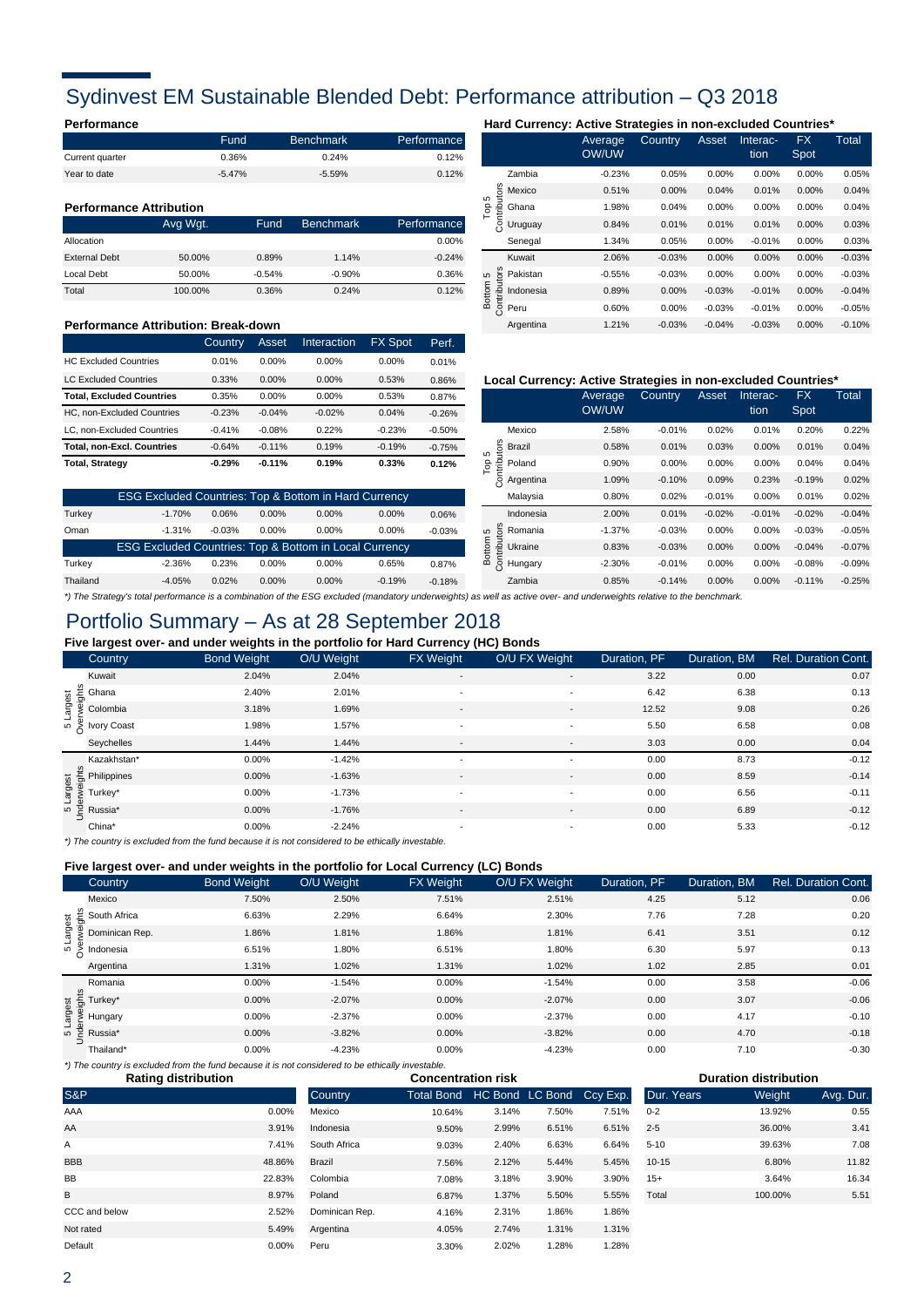## Sydinvest EM Sustainable Blended Debt: Country Exclusion Overview

### **Sovereign ESG exclusions in Strategy - Restrictions on Investment Universe**

| Country                     | UN or EU Sanction?                                              | <b>Freedom House</b>                     | Sydbank Sov.<br><b>ESG Score</b>                           | <b>50% EMBI</b><br>Wgt.          | 50% GBI-<br><b>EM Wat</b>          | Substitute for excluded country       |
|-----------------------------|-----------------------------------------------------------------|------------------------------------------|------------------------------------------------------------|----------------------------------|------------------------------------|---------------------------------------|
| Angola                      | No                                                              | Not Free                                 | $48 \nightharpoonup$                                       | 0.52%                            | 0.00%                              | Ghana, Kenya, Nigeria                 |
| Azerbaijan                  | No                                                              | Not Free                                 | $49 -$                                                     | 0.59%                            | 0.00%                              | Indonesia, Colombia, Mexico, S.Africa |
| <b>Bahrain</b>              | No                                                              | Not Free                                 | $54 \n\text{J}$                                            | 0.00%                            | No market                          | None                                  |
| <b>Belarus</b>              | Yes, weapons                                                    | Not Free                                 | $52 +$                                                     | 0.20%                            | No market                          | None                                  |
| <b>Cameroon</b>             | No                                                              | Not Free                                 | $41 \nightharpoonup$                                       | 0.08%                            | 0.00%                              | Ghana, Kenya, Nigeria                 |
| China                       | Yes, weapons                                                    | Not Free                                 | $59 -$                                                     | 2.24%                            | 0.00%                              | None                                  |
| Congo (DRC)                 | No                                                              | Not Free                                 | $26 \n\text{J}$                                            | 0.00%                            | 0.00%                              | None                                  |
| Cuba                        | No                                                              | Not Free                                 | 56 个                                                       | 0.00%                            | No market                          | None                                  |
| Egypt                       | Yes, weapons                                                    | Not Free                                 | 49 <sup>4</sup>                                            | 1.29%                            | 0.00%                              | None                                  |
| Ethiopia                    | No                                                              | Not Free                                 | 41 个                                                       | 0.10%                            | No market                          | Ghana, Kenya, Nigeria                 |
| Gabon                       | No                                                              | Not Free                                 | $50 -$                                                     | 0.20%                            | 0.00%                              | None                                  |
| Iraq                        | No                                                              | Not Free                                 | $36 \n\begin{array}{ccc}\n\bullet \\ \bullet\n\end{array}$ | 0.34%                            | No market                          | Ghana, Kenya, Nigeria                 |
| Kazakhstan                  | No                                                              | Not Free                                 | $58 \nightharpoonup$                                       | 1.42%                            | 0.00%                              | Indonesia, Colombia, Mexico, S.Africa |
| Oman                        | No                                                              | Not Free                                 | $62 -$                                                     | 1.33%                            | No market                          | Poland                                |
| Qatar                       | No                                                              | Not Free                                 | $68 \n\text{J}$                                            | 0.00%                            | 0.00%                              | Poland                                |
| Russia                      | Yes, weapons                                                    | Not Free                                 | $54$ <sup></sup>                                           | 1.76%                            | 3.82%                              | Indonesia, Colombia, Mexico, S.Africa |
| Rwanda                      | No                                                              | Not Free                                 | $52 \n\text{J}$                                            | 0.00%                            | No market                          | None                                  |
| Saudi Arabia                | <b>No</b>                                                       | Not Free                                 | 56                                                         | 0.00%                            | 0.00%                              | None                                  |
| Tajikistan                  | No                                                              | Not Free                                 | 36 <sup>4</sup>                                            | 0.04%                            | No market                          | None                                  |
| <b>Thailand</b>             | No                                                              | Not Free                                 | $56 \bigtriangledown$                                      | 0.00%                            | 4.23%                              | Malaysia, Philiipines                 |
| <b>Turkey</b>               | No                                                              | Not Free                                 | $53 -$                                                     | 1.73%                            | 2.07%                              | Indonesia, Mexico, S. Africa          |
| Uganda                      | No                                                              | Not Free                                 | $48 \nightharpoonup$                                       | 0.00%                            | 0.00%                              | None                                  |
| <b>United Arab Emirates</b> | No                                                              | Not Free                                 | $68 -$                                                     | 0.00%                            | No market                          | Equador, Zambia                       |
| Venezuela                   | No                                                              | Not Free                                 | 34 <sup>4</sup>                                            | 0.51%                            | 0.00%                              | None                                  |
| Vietnam                     | No                                                              | Not Free                                 | $57 \nightharpoonup$                                       | 0.17%                            | No market                          | Equador, Zambia                       |
|                             | Total investment markets excluded / Total<br>excluded countries | Total BM weight of<br>excluded countries | <b>Total BM</b><br>Countries                               | <b>Total, 50%</b><br><b>EMBI</b> | <b>Total, 50%</b><br><b>GBI-EM</b> | <b>Benchmark</b>                      |

**10.12% 22.44% 12.33% 16 50% EMBI GD + 50% GBI-EM GD 24 / 54 (incl. countries with no market and/or international sanctions)**

Sydbank Sovereign Exclusion Process

The Fund has excluded a total of 55 countries from the universe of which 17 are a part of the Fund's blended benchmark. The key criteria for exclusions are:

1: Countries subject to either UN or EU weapons embargo, or

2: Countries categorised as "Not Free" by Freedom House, or

3: Countries for which the outcome of the manager's internal quantitative and qualitative ESG process is below the minimum sustainability level for investments.

Note regarding the Investment Universe

"No Market" = The country has no accessible bond and/or FX market in the respective asset class. Countries subject to international sanctions are always labeled "No market" regardless of whether the country has issued bonds or not.

A 0.00% weight in BM means that the country is an off-BM market that has been excluded from the investment universe.



*Note: Due to extreme EMBI spreads Mozambique and Venezuela are not included in above chart. Venezuela is an excluded country.*